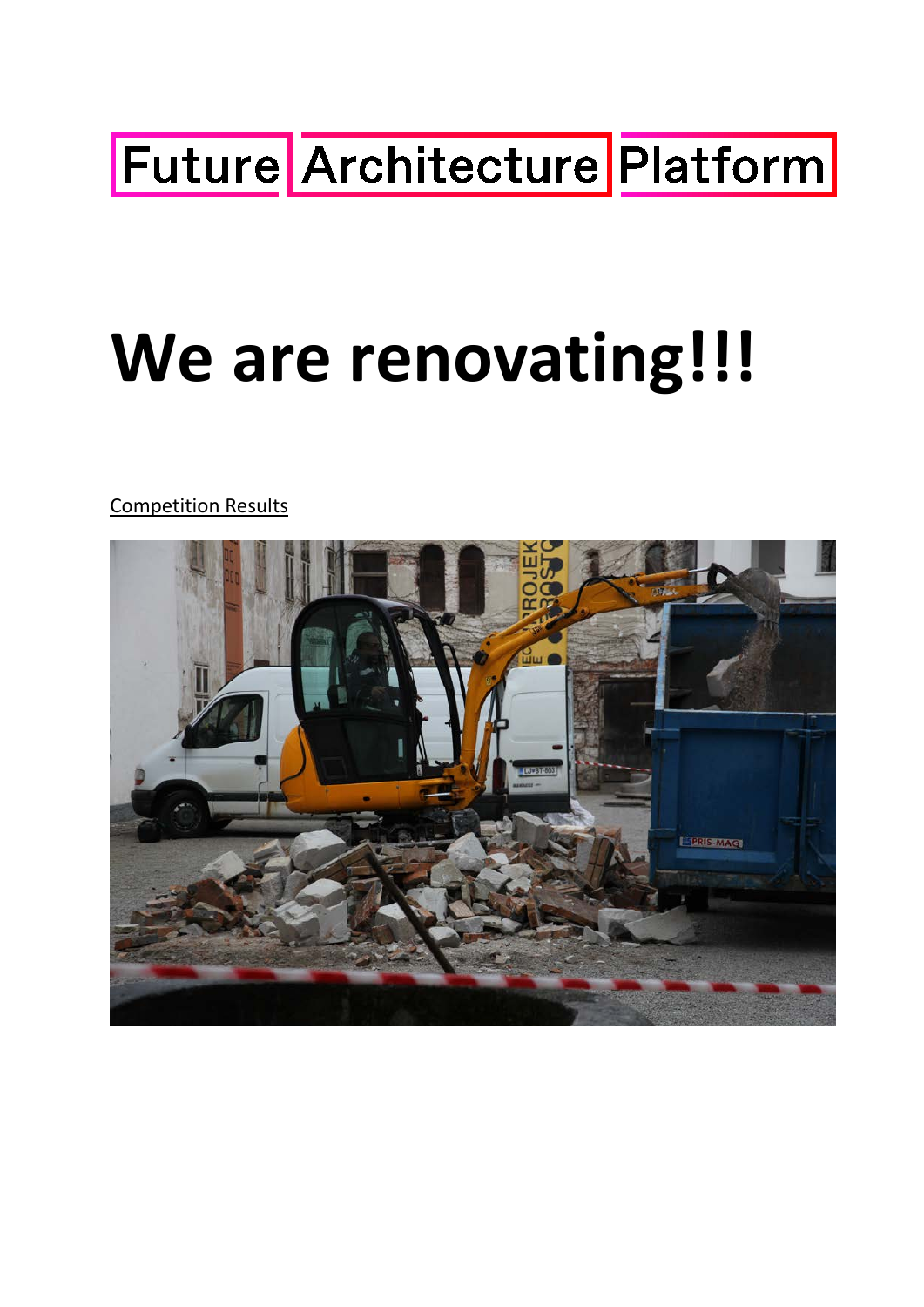# Dear participants,

We would like to express our sincere gratitude for your response on the invitation to participate in the competition for architecture intervention in the courtyard of Fužine Castle.

The Museum of Architecture and Design MAO will realize the winning proposal as part of the exhibition *We are renovating!!!* within the Future Architecture 2019 European Architecture programme. For the inauguration of the intervention, MAO will organize public discussion with representatives of the three awarded proposals and will open exhibition that will showcase all competition entries.

1. Received Proposals

On the invitation to participate in the competition for architecture intervention in the courtyard of Fužine Castle, we received 10 high-quality proposals made by individuals or collectives with strong and diverse creative background, all part of the Future Architecture 2019 Call for Ideas.

2. The Jury

Milan Dinevski, architect - Head of Jury Maja Vardjan, architect – Senior Curator at MAO Mika Cimolini, architect – Programme Manager of Center of Creativity (CzK) at MAO Matevž Čelik, architect – Director of MAO in collaboration with Marija Režek Kambič, conservator – Institute for Protection of Cultural Heritage

- 3. Criteria
	- relevance of the concept for the purpose of MAO
	- holistic approach
	- multifunctionality
	- experiential / perceptible quality
	- relation between the outdoor, the indoor and the surrounding
	- feasibility of the intervention
	- longevity and maintenance
	- relation to the topic of adaptive re-use
	- comprehension of the competition brief
- 4. Awarded Projects

 $1<sup>st</sup>$  Prize – 1500 EUR and realization of the intervention *LAYERS OF TIME* Author: **Julio Gotor Valcárcel** Basel, Switzerland

2nd Prize **–** 1000 EUR and participation in the opening event *Tentative Face* Authors: **PAN- PROJECTS** Copenhagen, Denmark

3<sup>rd</sup> Prize – 1000 EUR and participation in the opening event *ArchiPelago* Authors: **Idrija2020** Idrija, Slovenia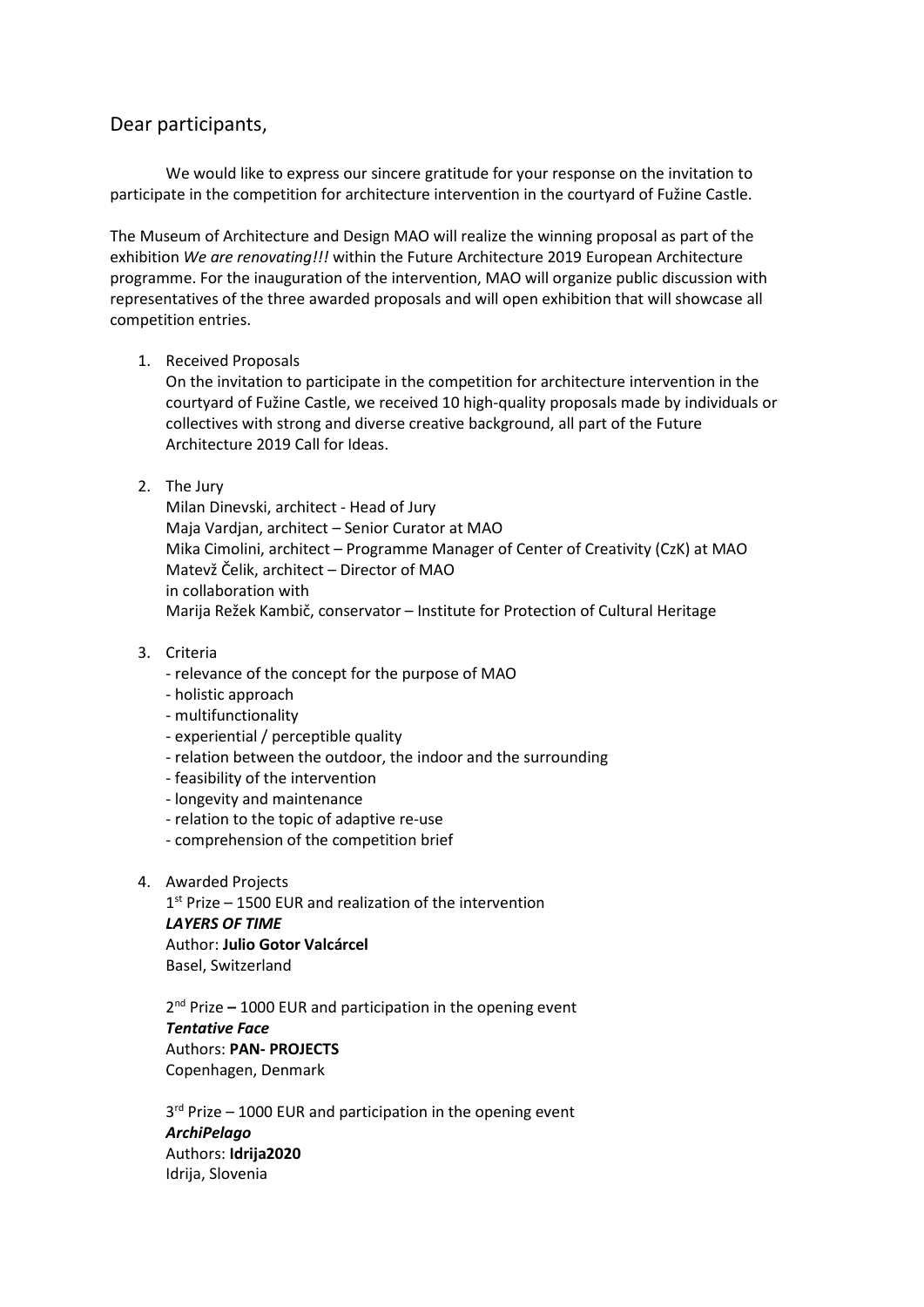# Presentation of the awarded proposals:

### 1st Prize

# **LAYERS OF TIME, Julio Gotor Valcárcel** / Basel, Switzerland

The intervention on the Fuzine Castle is understood as the addition of new layers of time. Eventually, this building is the result of the compilation of a collection of layers. The different architectures that have modify it, the history, the age of the elements, the change of programme, etc. A collection of layers that shapes and renders the reality of the building and its relation with the surrounding.

As per Aldo Rossi, the Great Mosque of Córdoba is more interesting than the Alhambra in Granada, for its use and shape have been steadily transformed as Córdoba itself evolved, compared to the fossil and permanent character of Alhambra.

The intervention in the castle comprises the setting of a new layer in this palimpsest. A simple, delicate proposal, according to the present reality of the castle and its use. In a nutshell, the intervention dialogues with these temporary layers which have shaped the reality of the castle, and their duration.

As if it were a Bach's coral opus, the castle is formed by a series of architectural elements, very much like melodic lines. The addition of them all resulting in the complexity of the total itself. The walls, the courtyard, the succession of arches creating galleries, its relation with the river, and so on.

The proposal includes works on the courtyard. An intervention aimed at the implementation of its present use, through a series of proposals, three layers added to the present shape:

**-1. Shading.** The courtyard and corridors will be closed during the hottest months of the year: a series of retractable awnings allowing different positions depending on the programme.

**-2. Protection.** Curtains. Proposal for the use of curtains in the corridors next to the courtyard.

**-3. Occupation.** A collection of flexible elements will be displayed, vegetation and furniture.

All the works together are aimed at maximizing the use of the courtyard of the castle, doing so in a sensitive manner, adequate to its historic reality. The proposal reveals and fosters thinking about the different layers that make the historical space. In conclusion, the aim is to create a new architectural scenario by means of the superimposition of temporary layers, from what there was and what there will be.

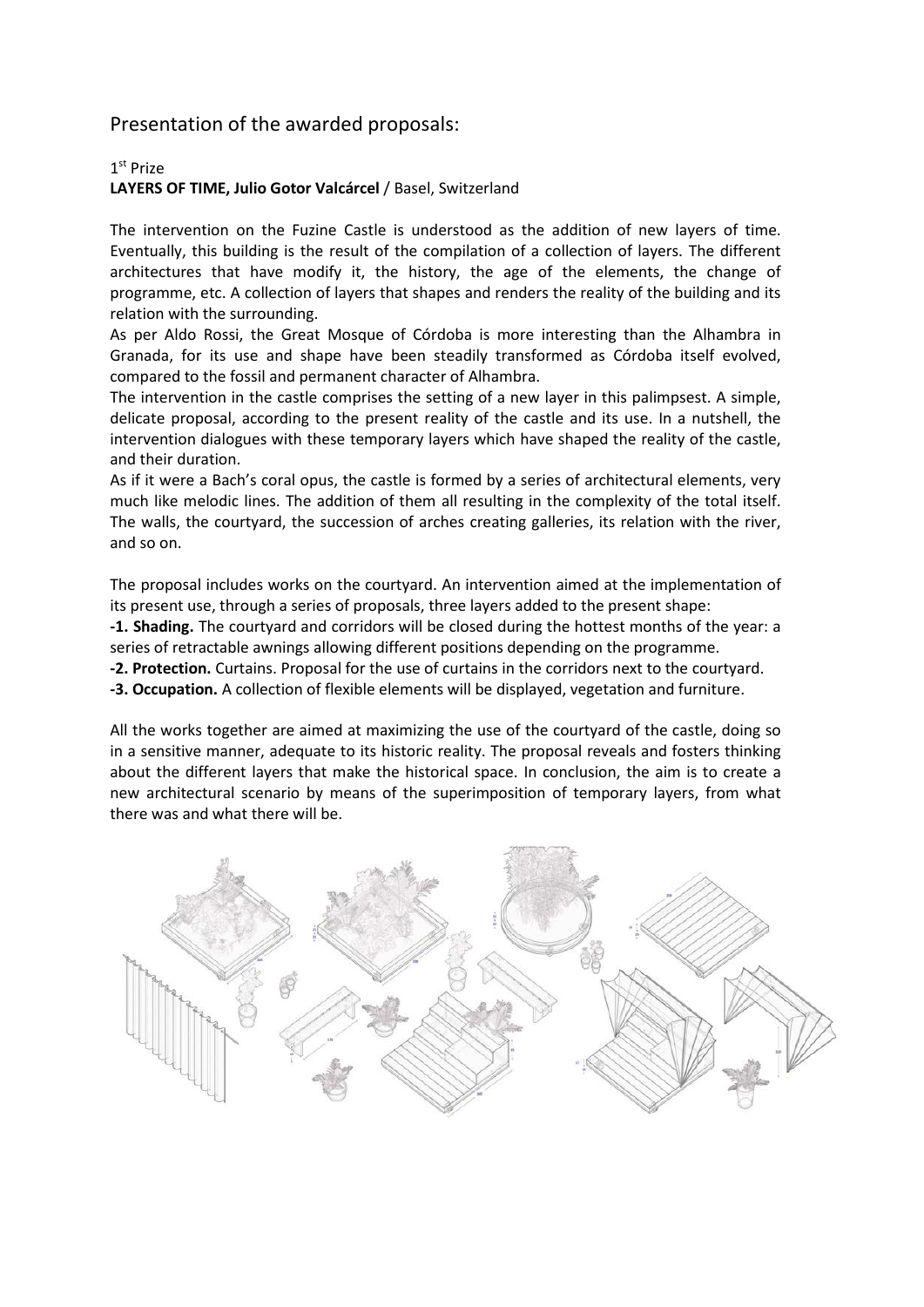

#### -- 2nd Prize

# *Tentative Face***, PAN- PROJECTS** / Copenhagen, Denmark

#### Concept

**Hidden / Forgotten potentials.** Every space has hidden potentials to be transformed, however this concrete fact is generally being forgotten. Apparently it is because the current space exists in front of us create dominant image: which easily hide the fact that any space is in a tentative condition. One must recognize that any spaces / architectures were given their forms based on the requirements of one period of time, and therefore they are always transformable. What one calls renovation is a recreation process of discovering those hidden potentials and combine them with new demands of the society. However, again, the potentials of spaces are abstract, they are often hidden behind the existing reality, thus people constantly need to discover them by exploring through one's creativity.

Our answer to the brief, questioning "architectural intervention", is to illustrate its great potential of transformation by creating spatial installation. This project aims to provoke discussions of the future of Fužine Castle to create a better future.

#### Proposal

**Architectural Intervention / Tentative Face.** Tentative Face consists of combination of simple elements; multiple strings hanging from the existing building walls, and lightweight roof made by tarpaulin. Those strings and tarpaulin create a tentative surface in the courtyard which is transformable by hoisting mechanism installed in the center. In ordinary condition, Tentative Face touches on the ground level, dividing the courtyard into 3 characterized spaces while providing alternative circulation. When the museum holds an event, and it needs one big continuous space, Tentative Face opens up by hoisting mechanism to transform the courtyard into one vast connected event space. These simple yet dynamic spatial metamorphosis implements the idea to see the hidden potentials of this static historical space to the visitors. This architectural installation gives visitors a perspective to discover hidden / forgotten spatial possibilities; not only in the courtyard but also in the existing spaces scattered around in cities. This perspective overlaps with the vision of architects that are being exhibited at We are renovating! exhibition inside MAO. Tentative Face is designed to unveil the forgotten / hidden fact that every spaces are transformable and they are all tentative.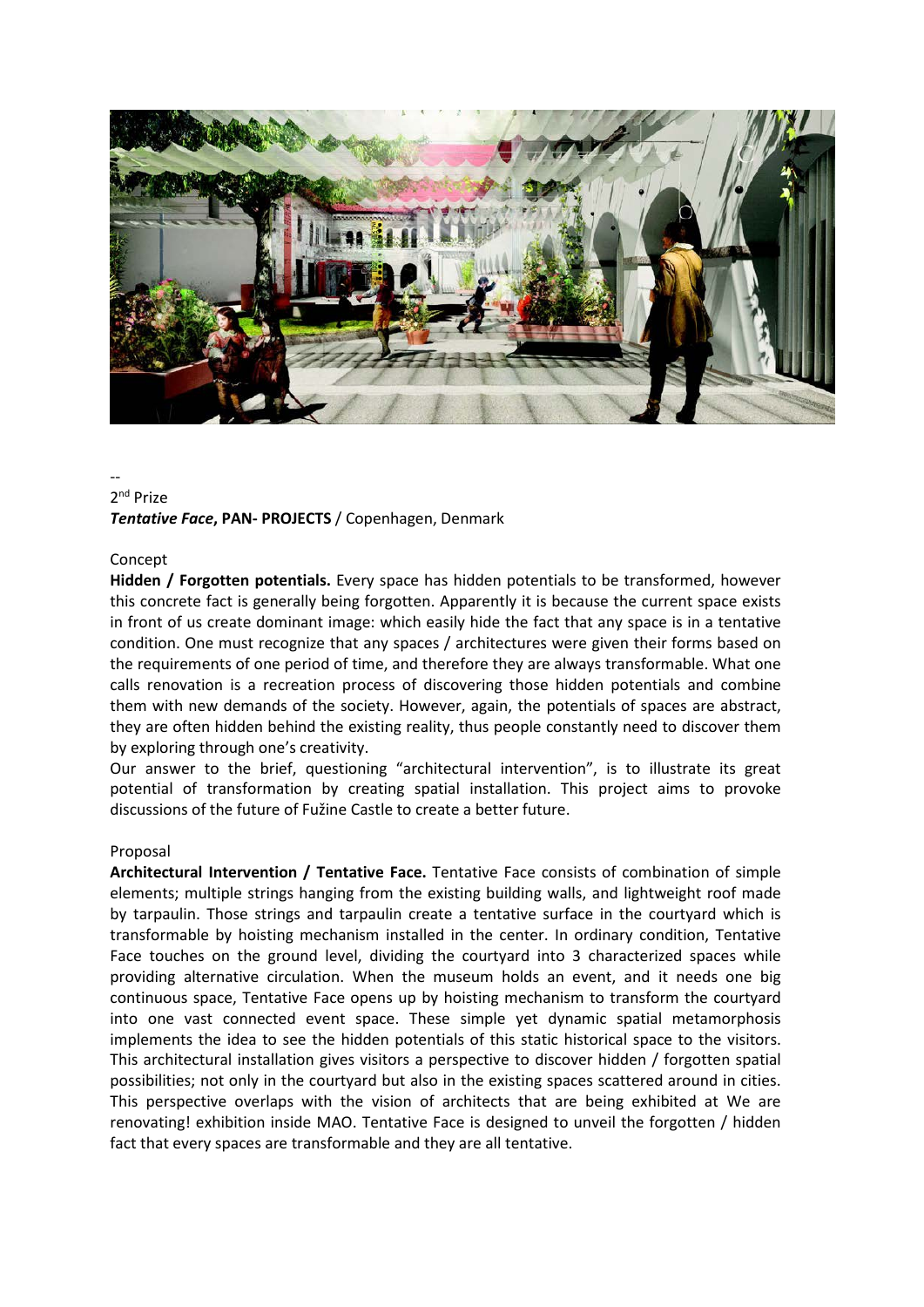

## -- 3rd Prize **ArchiPelago, Idrija2020** / Idrija, Slovenia

**Approach.** The ArchiPelago is an enabling addition to the courtyard that instead of disrupting, improves the relationship between people, historical structure and public space, with the goal to attract more diverse visitors and offer daytime/nighttime uses throughout the summer in the historic castle building. The 'We are renovating! exhibition' is a great opportunity to promote the excellence of local adaptive re-use projects, but also highlight the modular masterpiece that Kiosk K67 is for Slovenian architecture. The ArchiPelago intervention is a set of microinterventions for the public to complement the exhibition and improve the experiential side of the current use of the MAO courtyard.